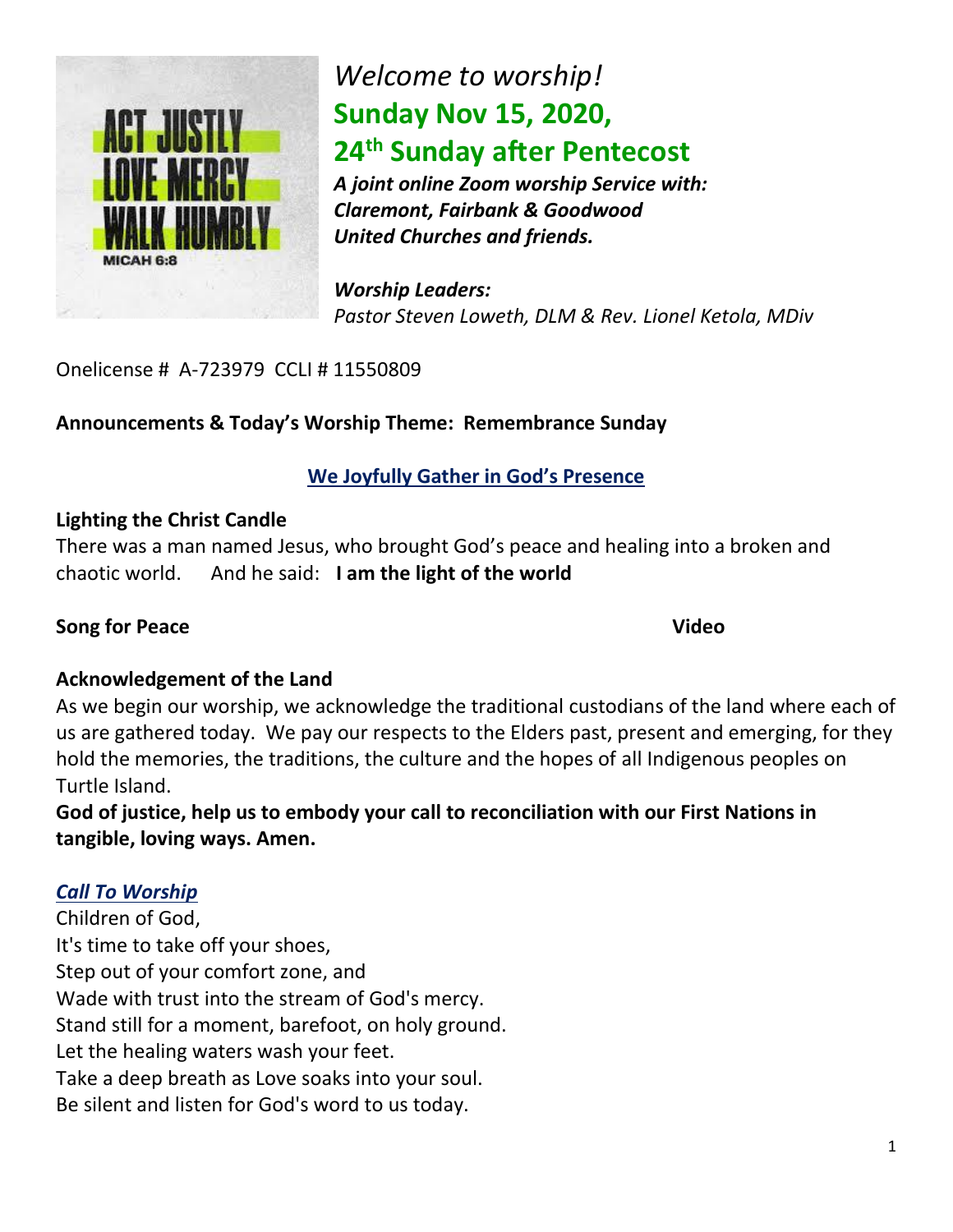## *Micah 6:6-8 a paraphrase*

How, then, shall we worship our God? We have heard what the Lord requires of us. Leave empty talk and pride behind. We must walk the walk. Prepare to step out in faith, even into troubled waters. Only God knows where we might need to go. Don't be afraid. Jesus will guide our steps along the way, Teaching us to walk humbly, To love boldly, To serve God with body, soul, mind, and strength. Let us pray for the humility and courage to follow where the Spirit leads.

## **Opening Hymn: Come You Thankful People Come**  VU 516

## **Prayer of the Day**

**God the Holy Spirit, You are the restless breath of love that sweeps through the world. You move where you will, breaking down barriers, stirring hearts to change, making all things possible.**

**May your peaceful revolution touch our hearts and inspire us to share your love and justice in our broken world; through Jesus, who brings new life. Amen.** 

## **We Open our Hearts to the Spirit's Voice**

One: Whether you take what is written in the Bible as fact, metaphor, myth or story, listen now to these words for the meaning they hold in your lives today.

**All: May the Spirit bless us with wisdom and wonder, as we ponder the meaning of these words in our lives.**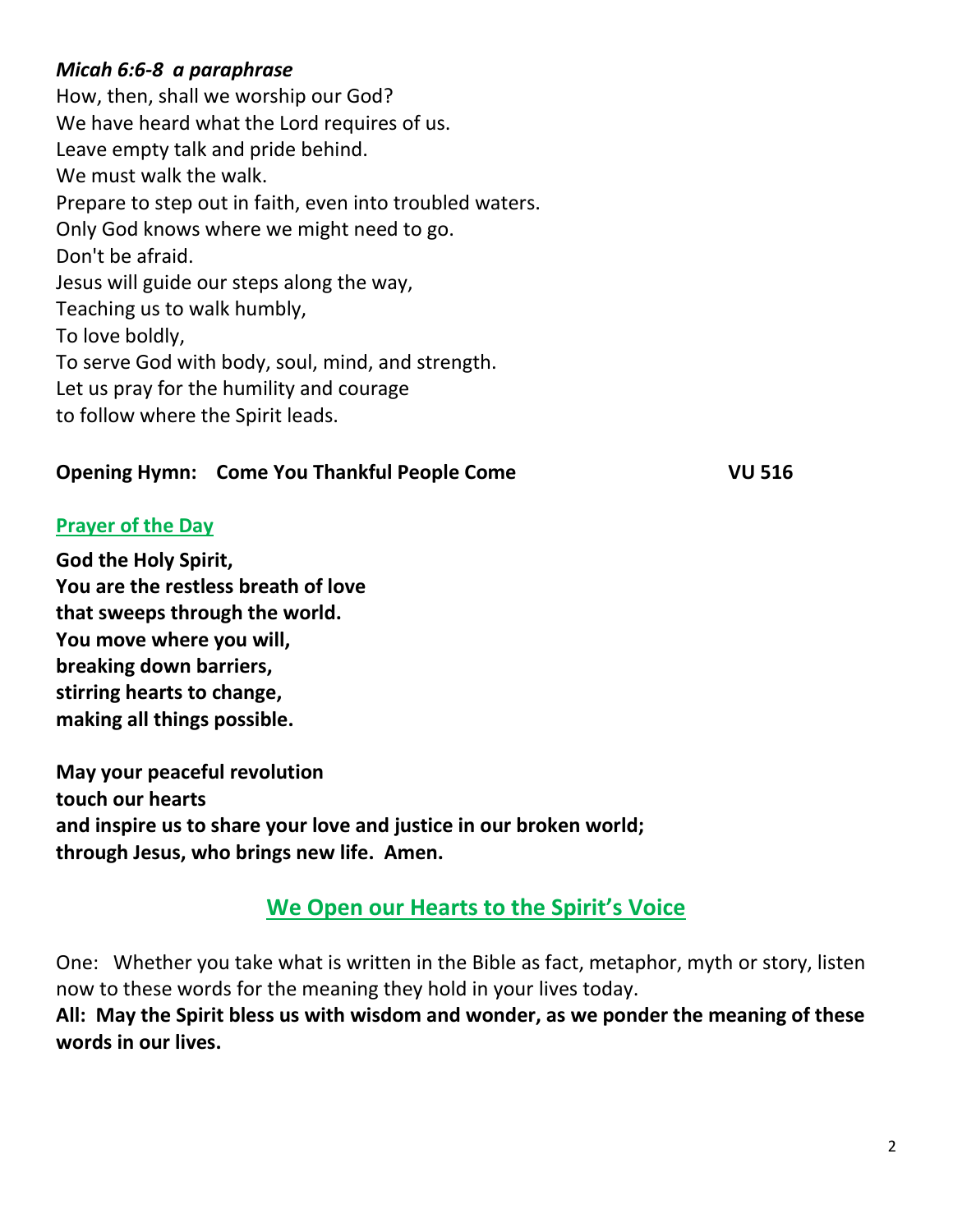#### **Galatians 6: 9 – 10a**

So let us not become tired of doing good; for if we do not give up, the time will come when we will reap the harvest. So then, as often as we have the chance, we should do good to everyone …"

Holy Wisdom, Holy Word **Thanks be to God** 

#### **Confirmation Project: Emily Dawson: "Equality and the Bible"**

**Song When Pain of the World Surrounds Us VU # 598 VIDEO**

**Confirmation Project: Lilah Brandt: "Racism in the Bible"** 

Invitation to the Offering **Minute for Mission Community Community Community Community Community Community Community Community Community Community Community Community Community Community Community Community Community Community Community Community Co** 

#### **Prayer of Dedication for the Gifts:**

God, whose giving knows no ending, we offer up the treasure that you have entrusted to us; we offer up the skills and time that you have graciously given to us; we offer up ourselves in service and praise. Receive our gifts by your grace. Multiply and use them through the power of the Holy Spirit to accomplish Christ's work of love in the world. **Amen.**

#### **Prayers of the People**

If we're honest, O God, we have to admit that compassion doesn't come easy to us. When we see others who are struggling, hungry, homeless, facing discrimination, lonely, sick, or dying, it just feels like too much, like there's nothing that we can do.

But, we know that's not true. We know that your Spirit can move us to a new place where we discover the power of compassion.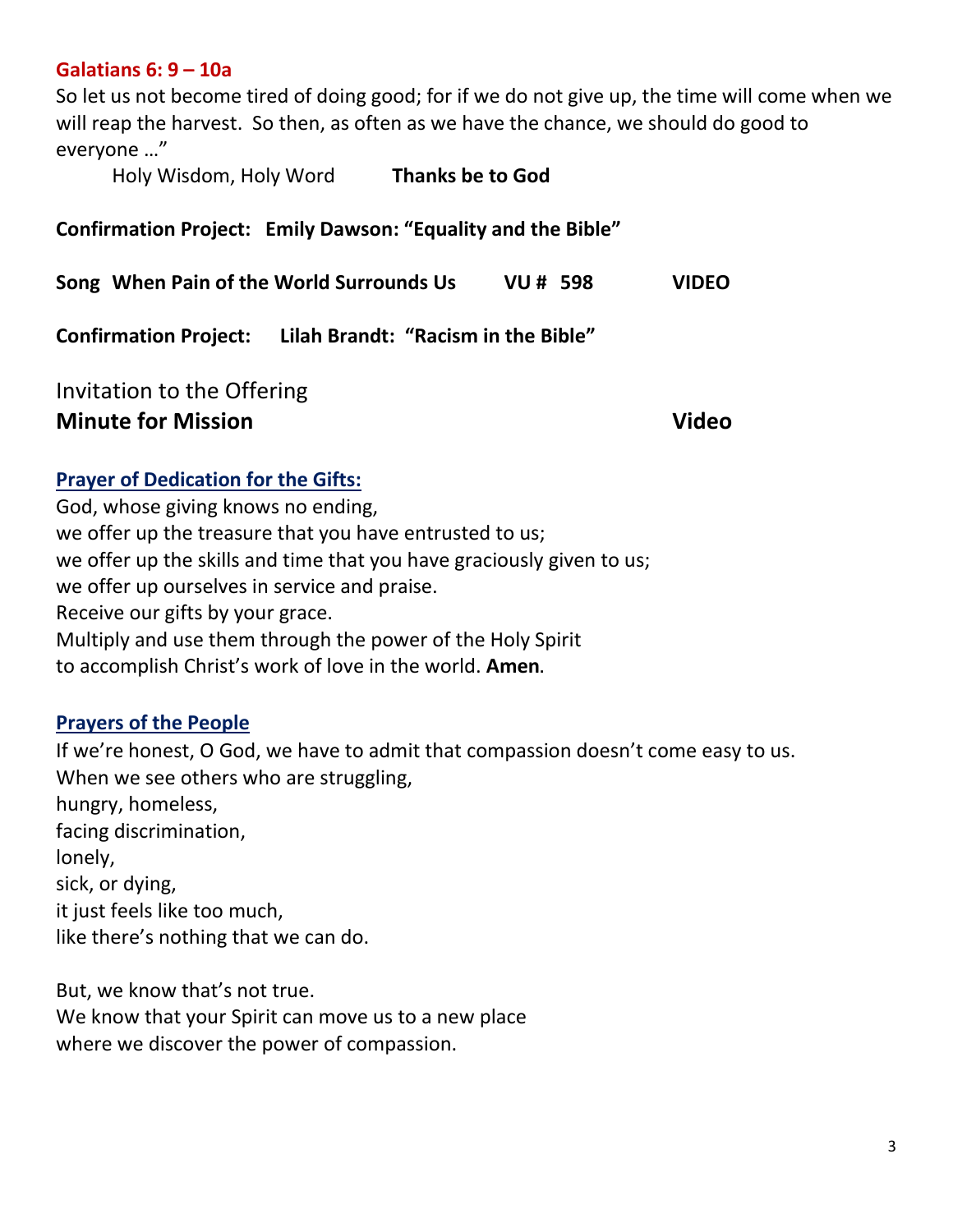And so we pray first for ourselves: still our fears, and open our hearts to the difference that our acts of compassion can make in the world.

We also pray for all those whose lives can be changed through even the smallest, simple acts of care.

Disturb us, O God. so we can step up and play our part; bringing your healing and restoring love into our world.

May our hearts be open; May we hear and answer your call. God in your love**, hear our prayer.** 

Healing God, we take this moment to lift up the needs of our communities and our world.

## *Prayers of intercession are offered*

Into your hands, tender God, we commend all for whom we pray, trusting in your great love; through Jesus the Christ, who taught us to pray: **"God, our Mother and Father in Heaven… "**

**Closing Hymn: Lord Take my Hand and Lead Me VU # 638** 

## **We Go Forth to Serve our Neighbours**

## **Blessing:**

God has told you us what is good; and what does the Most High require of us but to do justice, and to love kindness, and to walk humbly with our God. And as we go forth to live out that calling, may the blessing of God: Creator, Christ and Holy Spirit be with us now and always. Amen.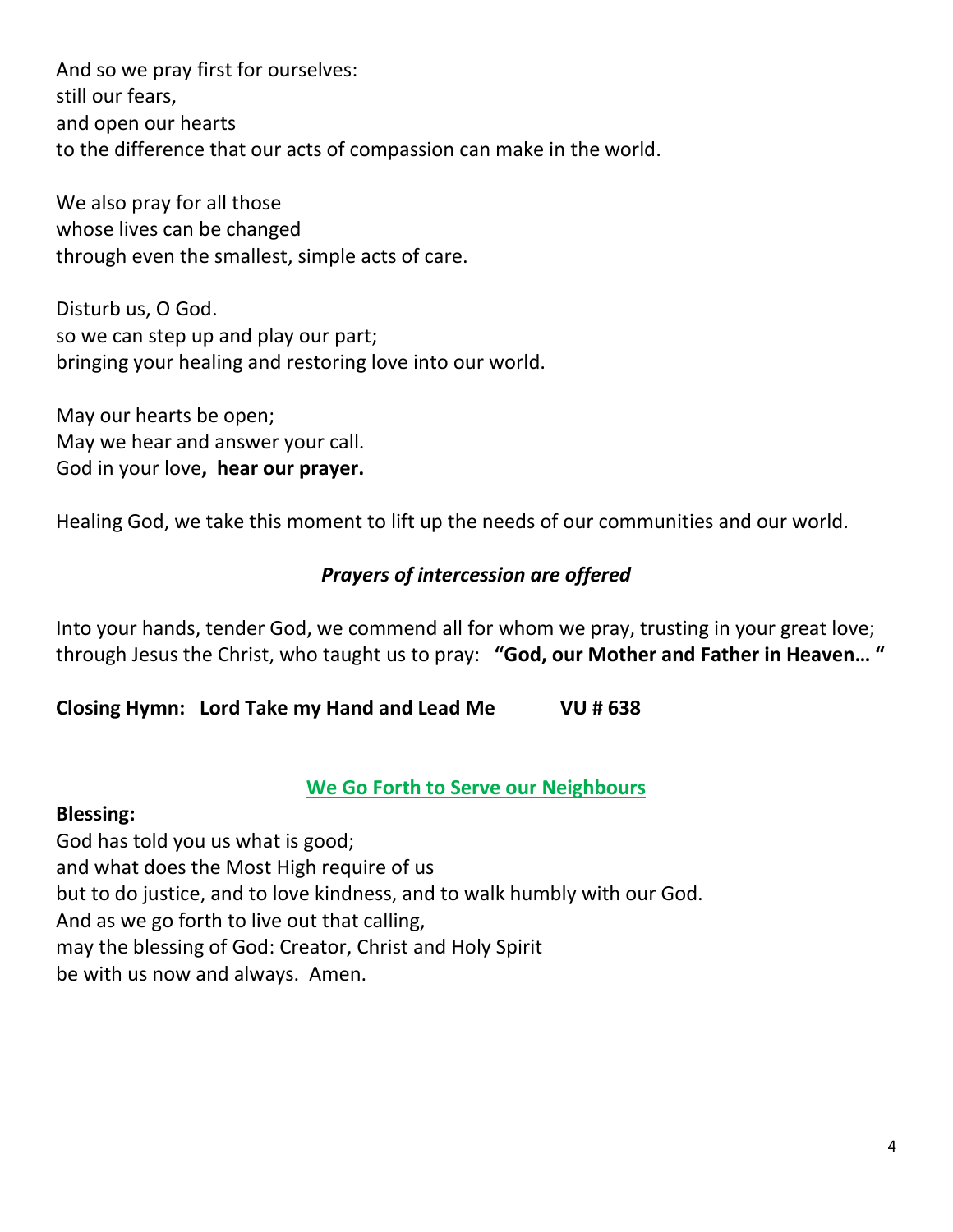

#### **CHRISTMAS HAMPERS – A Fundraiser by Claremont United Church**

*Claremont United Church has committed to raise money to help Paul's on the Hill Christmas Hamper program for families in need. This year, because of the pandemic the "hampers" will be virtual so that families can do their own shopping for both food and gifts.*

*How do you donate? You may do an E-transfer to Wendy Duncan at [pillowblock@gmail.com](mailto:pillowblock@gmail.com) Or, you can write a cheque to Claremont United Church (on the Memo line write – M&O Hampers). Drop your cheque in the mailbox at the back door of the church or take it to Tracey May at 5057 William St, Claremont. Or, if neither of these methods works for you, call Wendy at 905 649-2170 and one of us will pick up your donation.*

*As always, thank you for your care, concern and generosity. Thank you! From your Mission and Outreach Committee – Debbie, Gabrielle, Myrna, Tracey, Wendy and Lionel.* 

#### **Affirming Committee - Volunteers Needed!**

Exciting news! Both Goodwood United Church and Claremont United Churches have voted at their recent Board meetings to begin the process of **becoming an Affirming congregation**. An Affirming congregation is a congregation which intentionally, publicly and explicitly (PIE) welcomes, affirms and

advocates for the full inclusion of GLBTQ people in church and in society, along with affirming and celebrating the diversity of all people including culture and ethnicity, ability, economic status, etc**. Both churches are seeking volunteers** to serve on their congregation's affirming committee.

- **For Goodwood United Church contact: Shirley Baster**
- **For Claremont United Church contact: Debbie Andersen**

For more information see Affirm Canada's website at: <https://affirmunited.ause.ca/affirming-ministries-program/>



## **OTHER UPCOMING EVENTS**

**Goodwood United Church: Online Community Check-in: Tuesdays at 10:00 AM, on Zoom.** Once our check-in time has come to a conclusion, the group will proceed with our weekly Bible Study / "Conversations about Life", so feel free to join us for this as well.

#### **Claremont United Church:**

Tuesday Nov 17, 3:30 pm Confirmation Class on Zoom **Sunday Novemeber 22, 11:00 AM** - **CONFIRMATION SERVICE** during our joint Zoom Service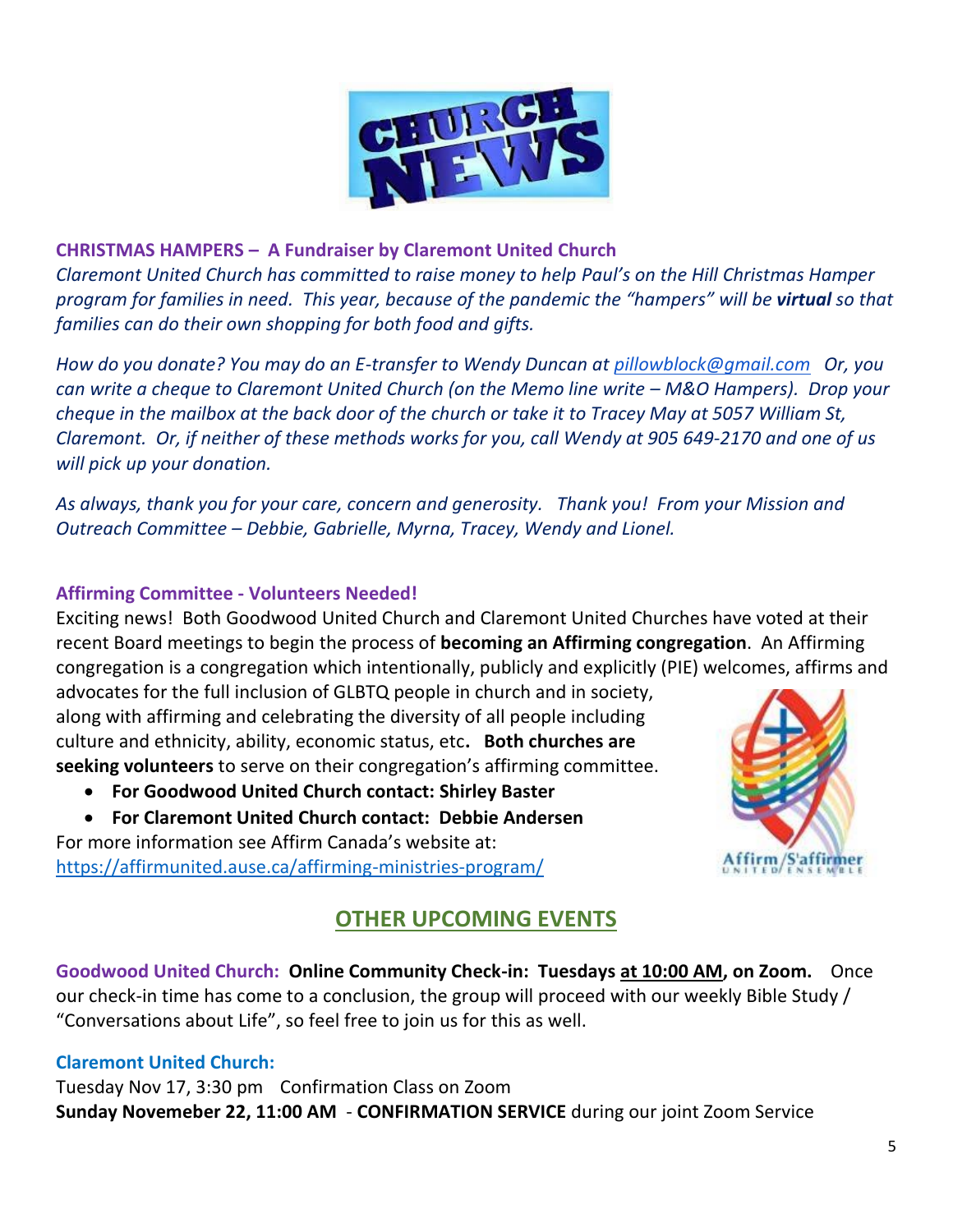**Claremont United Church: Wednesdays @ 12:00 noon - Join us for a Zoom "drop-in" meeting**  Everyone is invited to join us for these "Virtual Brock Café" Zoom gatherings to connect with our congregational community.

**Joint BOOK STUDY GROUP for all 3 Churches: Join us on Friday mornings at 10:00 am:** 

**"21 Things You May Not Know About the Indian Act", by Bob Joseph.** After this book we will read Bob Joseph's second book: **Indigenous Relations: Insights, Tips and Suggestions to make Reconciliation a Reality.** This group is open to all members of Claremont, Fairbank and Goodwood United Churches, and friends. So please order your copy of both books now! *You can join us at any part during the study – ALL are welcome.* 

## **PAST WORSHIP SERVICES - are being uploaded to YouTube**

**We are now live streaming to our YouTube Channel. The service will also be available for watching later. Please use this link to visit the uploaded services site.** 

[https://www.youtube.com/channel/UC1HPD2ai10bo-qbNaXvNVtw](about:blank)

## **Continued Financial Support**

#### **for our Congregations**

Please prayerfully consider how you can continue to support your congregation's ongoing ministries during this time.

- Offerings can be **mailed to the church address** itself
- **PAR forms** (for pre-authorized debit) are available from your church treasurer
- You can send your offering by **E-TRANSFER** through your online banking. Here is where to send them:

## For **Claremont United** send to**: treasurercuc@outlook.com**

#### For **Goodwood United** send to: **[goodwooductreasurer@gmail.com](about:blank)** *Thank you for your continued support of our congregation's ministry.*

## **Find us online! Check out our websites!**

Check out our church websites for **new updates** during this time, including Sunday devotions, and information about coping with stress during COVID-19. [www.claremontunitedchurch.com](about:blank) [www.goodwoodunitedchurch.com](about:blank)

**Find us on Facebook!**  [https://www.facebook.com/goodwoodunited](about:blank) [https://www.facebook.com/claremontunited](about:blank)